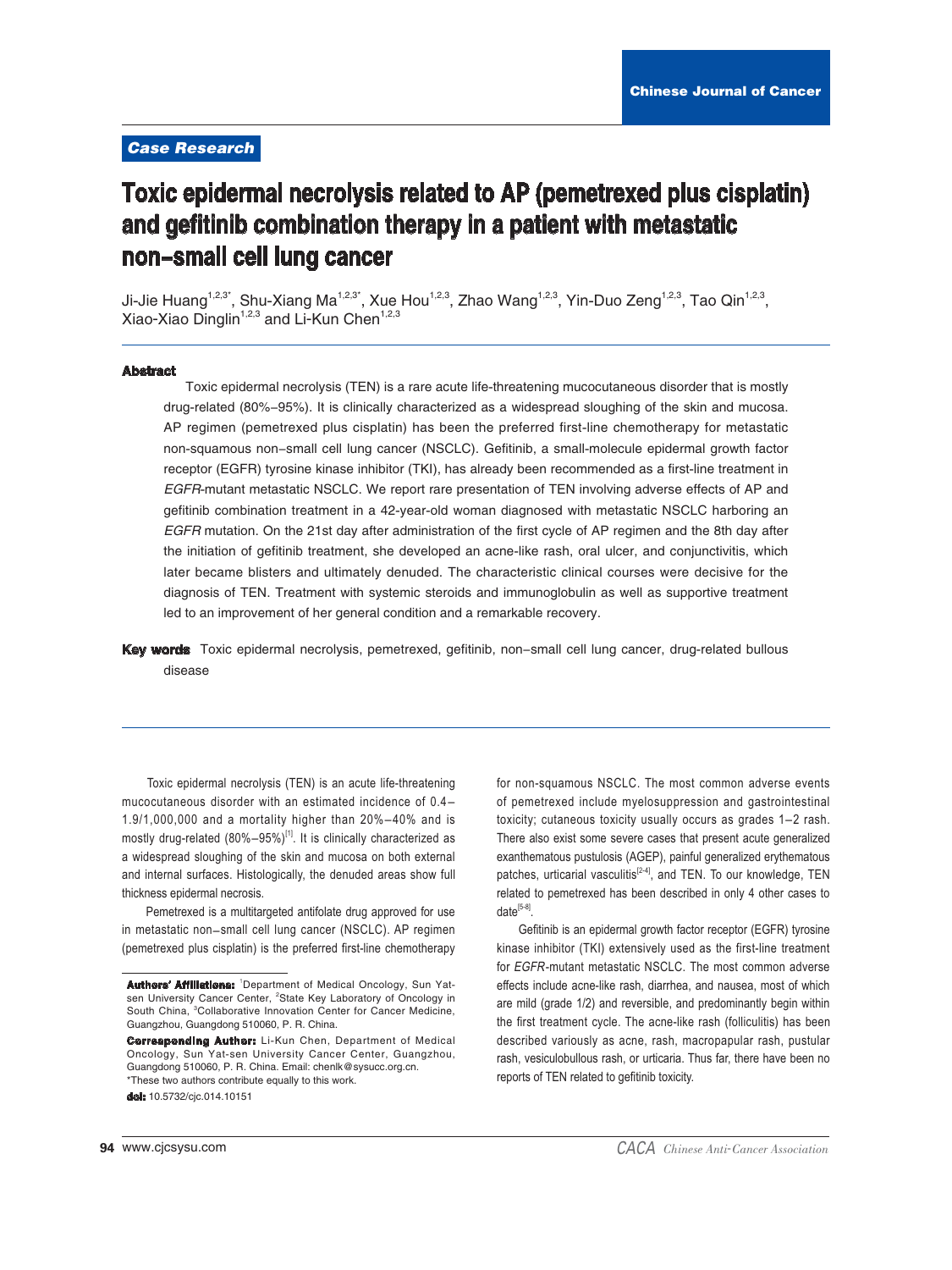## **Case Report**

 A 42-year-old woman diagnosed with stage IV NSCLC (adenocarcinoma) was admitted to our hospital in August 2013 and given an AP regimen (pemetrexed 500 mg/m<sup>2</sup> on day 1, cisplatin 75 mg/m<sup>2</sup> on days 1 to 3, repeated every 3 weeks) as initial chemotherapy on August 2nd, 2013. She received folate, vitamin B12, and corticosteroids as recommended. Several days later, her EGFR genetic test results demonstrated an exon 19 mutation (L747-T751>P); thus, she started taking gefitinib (250 mg once daily) on August 15th. On August 23th, which was 21 days after AP chemotherapy and 8 days after gefitinib treatment, the patient suddenly developed a widespread eruption including acne-like rash on the face, erythema papules on the trunk and limbs, oral ulcer, and conjunctivitis (Figure 1A and 1B), followed by a fever of 39°C. The rash gradually increased and aggravated, accompanied with blisters, pruritus, and ulceration. Twelve days after gefitinib treatment, the patient was hospitalized. Gefitinib was immediately stopped, and imipenem, amikacin, and fluconazole were administered intravenously as prophylaxis, and diphenhydramine and loratadine were given as an anti-allergy treatment. On the 13th day, the patient's condition deteriorated further with a fever of 42°C, fused mucocutaneous rash as well as diffuse vesicles and bullae (Figure 1C and 1D), which coalesced and then sloughed, presenting a scalded appearance. A positive Nikolsky sign was present on her back and feet (Figure 1E and 1F). After consulting dermatology doctors, the patient was diagnosed with TEN and transferred to the Dermatology Department at the Second Affiliated Hospital of Sun Yat-sen University for further treatment.

Routine laboratory testing showed a white blood cell (WBC) count of 6.26  $\times$  10<sup>9</sup>/L [reference value: (3.69–9.16)  $\times$  10<sup>9</sup>/L], neutrophil (NEU) proportion of 73.1% (reference: 50%-70%), and C-reactive protein (CRP) level of 16.36 mg/L (reference: 0-8.2 mg/ L); both the Mycoplasma pneumoniae IgM antibody and Mac strains were negative. No suspicious fungus was found in the oral swab examination, nor did bacteria grow in the skin secretion culture.

 Immunosuppressive treatment was started with 100 mg methylprednisolone (daily injection) for 9 days and intravenous immunoglobulin (20 g/day) for 5 days, followed by 10 g/day for 5 days, accompanied with imipenem and teicoplanin for anti-infection and other supportive treatment. This treatment led to a recurrence of the rash and the mucosal lesions, reepithelization of the denuded skin (Figure 2), and improvement of the patient's general condition within 40 days. A chest computed tomography (CT) scan and brain magnetic resonance imaging (MRI) showed partial remission after treatment. The combination of AP and gefitinib was suspended; accordingly, the patient began treatment with icotinib (another EGFR-TKI made in China) after recovery, without exfoliative dermatitis or other similar toxicities. Stable disease was later achieved.



Figure 1. The widespread eruption of toxic epidermal necrolysis (TEN) in a 42-year-old woman with stage IV non–small cell lung cancer (NSCLC) after **AP regimen (pemetrexed plus cisplatin) and gefitinib treatment.** On the 8th day after gefitinib treatment, diffuse erythema papules were observed on the trunk (A) and palms (B); on the 13th day, fused skin rash and diffuse vesicles and bullae (C) as well as erosive lip mucosa (D) were observed; on the 16th day, fused and sloughed systematic herpes  $(E)$  and plantar blister  $(F)$  were observed.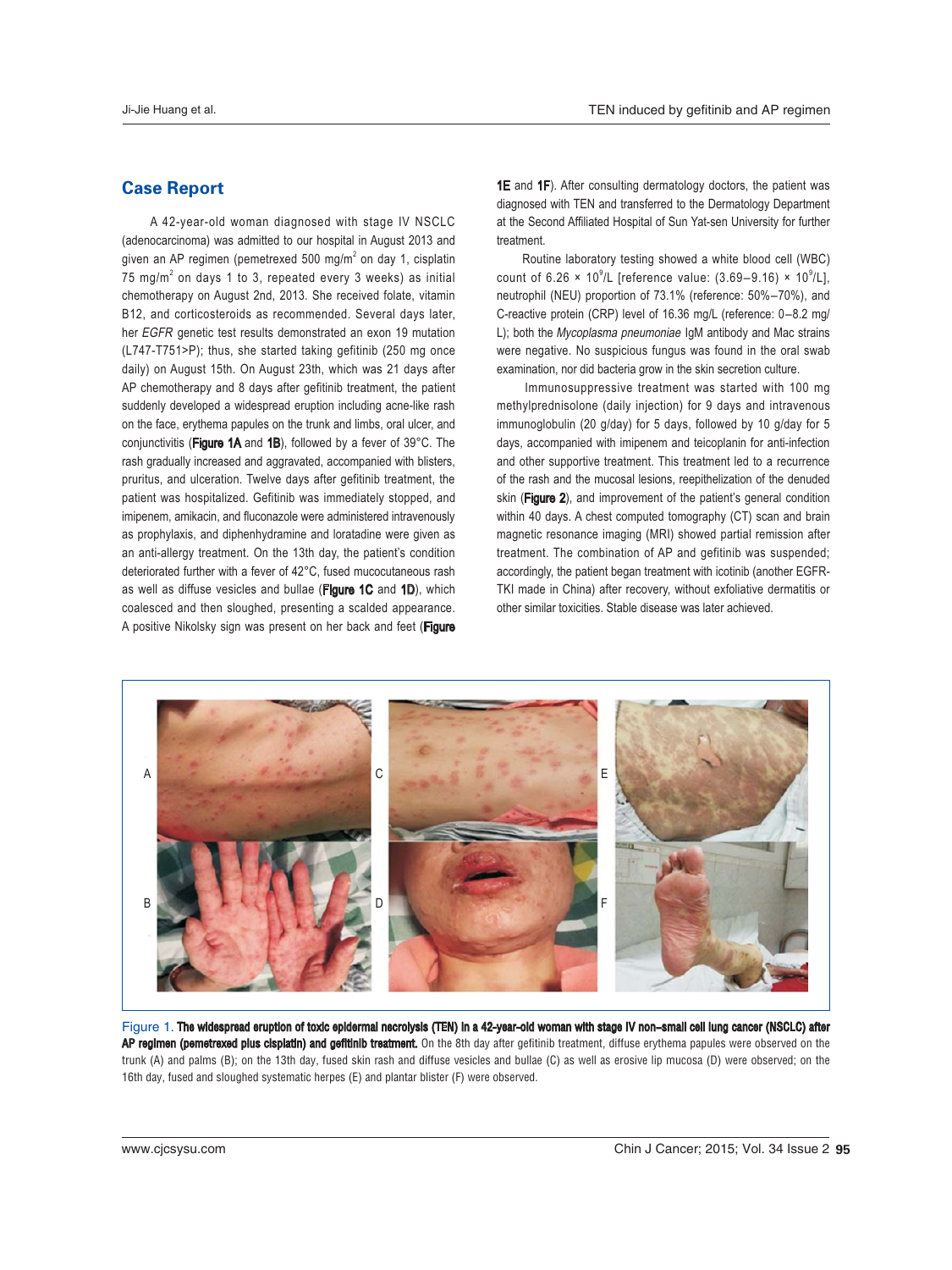

Figure 2. Recovery of the patient from TEN. The systematic rash gradually crusted and desquamated  $(A \text{ and } B)$ ; reepithelization of the denuded skin and ultimate healing were  $observed (C-E).$ 

#### **Discussion**

 Most TEN cases result from hypersensitive reaction to drugs, and sulfonamides, pyrazolones, barbiturates, and antiepileptics are the most frequent triggers<sup>[9]</sup>. TEN usually occurs between 7 days to 8 weeks after drug administration. Upon readministration of the implicated drugs, it may develop within hours.

TEN is a T-cell-mediated disease with  $CDS<sup>+</sup>$  T cells acting as the major mediator of keratinocyte death. Drug-induced CD8<sup>+</sup> T-cell activation is highly specific for particular human leukocyte antigen (HLA) allotypes, placing certain populations at a greater risk of developing TEN. Granulysin is the main mediator of apoptosis, and soluble Fas ligand (sFasL), tumor necrosis factor-alpha (TNF-α), and granzyme B/perforin are important in the pathogenesis of TEN<sup>[10]</sup>.

 The diagnosis of TEN is made based on clinical and histological findings. Schwartz et al.<sup>[11]</sup> put forward that the clinical features of TEN include (1) constitutional symptoms such as fever, malaise, anorexia, and pharyngitis; (2) erythematous, dusky, violaceous macules, morbilliform, or atypical targetoid macules starting on the trunk and spreading distally, confluence on the face, trunk, and elsewhere [the skin lesion area of TEN is greater than that of

Stevens-Johnson syndrome (SJS)]; (3) manifests in flaccid bullae, epidermal sloughing, and necrosis with gray hue; (4) exfoliation of the epidermis involving 10% of body surface area for SJS, 10%-30% for SJS/TEN overlap, and >30% for TEN; (5) oral, genital, and ocular mucositis in nearly all patients; (6) tender skin and painful mucosal erosions; (7) positive Nikolsky sign; (8) positive Asboe-Hansen sign; (9) systemic symptoms always present in SJS/TEN overlap and TEN; and (10) respiratory tract epithelial involvement in 25% of patients with TEN. Histological features were described as follows: (1) full thickness epidermal necrosis; (2) subepidermal split, lymphocytic infiltrate at the dermoepidermal junction, CD4<sup>+</sup> T cells in the dermis, and CD8<sup>+</sup> T cells in the epidermis; and (3) endothelial apoptosis<sup>[11]</sup>.

For mild and early stage TEN, the main differential diagnoses includes SJS, acute generalized exanthematous pustulosis (AGEP), erythema multiforme major (EMM), staphylococcal scalded skin syndrome (SSSS), drug-induced linear immunoglobulin A (IgA) dermatosis, acute graft versus host disease (GVHD), and a generalized morbilliform drug eruption, among other conditions<sup>[12,13]</sup>. Our patient's clinical characteristics were consistent with the above criteria except items (8) and (10). Because the patient's exfoliation was almost systemic, SJS and EMM were excluded; SSSS were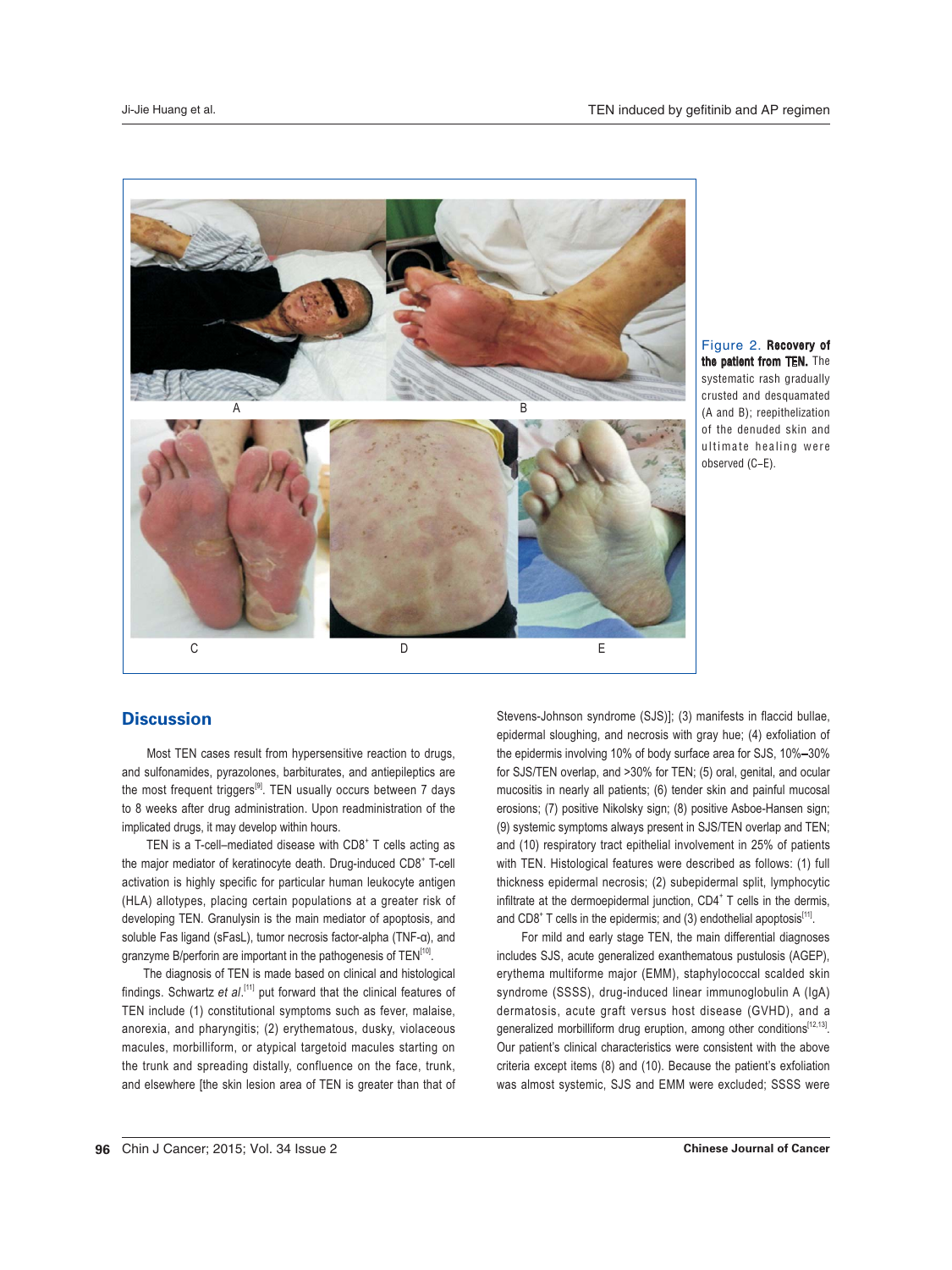excluded due to negative blood and rash cultures for bacteria and fungus as well as the presence of conjunctiva and oral mucosa damage. In addition, the patient's rash mainly appeared as blisters and bullae due to erythema in the beginning stage, without pustules. Accordingly, AGEP and other diseases were also excluded.

 Therefore, the patient was diagnosed with TEN according to typical clinical features. After treatment with glucocorticoids combined with immunoglobulin, her condition gradually improved, which verified the diagnosis of TEN. However, there also exists some deficiency in the diagnosis of this case, primarily the lack of mucocutaneous biopsy and immunologic examination to aid in the diagnosis.

 There is currently no standardized treatment for TEN. An effective treatment requires early diagnosis, immediate discontinuation of the causative drugs, and supportive and specific treatment. Recently, the systematic application of glucocorticoids has been the major therapeutic regimen, and glucocorticoids combined with immunoglobulin can quickly control symptoms and shorten hospitalization time and is especially suitable for patients with concurrent infection<sup>[11]</sup>.

 Because this case of TEN occurred after AP and gefitinib sequential combination treatment, it is difficult to determine which drug was responsible for this toxicity. Thus far, there has been no report of TEN induced by cisplatin, whereas there has only been one case of SJS related to bleomycin-cisplatin combination treatment<sup>[14]</sup> and another case of exfoliative dermatitis associated with cyclophosphamide-cisplatin combination treatment<sup>[15]</sup>. To the best of our knowledge, 4 cases of TEN due to pemetrexed have been reported thus far: 1 due to pemetrexed alone, 1 related to pemetrexed

#### **References**

- [1] Zany B, Correia O, Kelly JP, et al. Risk of Stevens-Johnson syndrome and toxic epidermal necrolysis during first weeks of antiepileptic therapy: a case-control study. Study Group of the International Case Control Study on Severe Cutaneous Adverse Reactions, Lancet, 1999, 353: 2190-2194.
- [2] Bracke A, Van Marck E, Lambert J. Acute generalized exanthematous pustulosis after pemetrexed, and recurrence after reintroduction. Clin Exp Dermatol, 2009,34:337-339.
- [3] Vitiello M, Romanelli P, Kerdel FA. Painful generalized erythematous patches: a severe and unusual cutaneous reaction to pemetrexed. J Am Acad Dermatol, 2011, 65: 243-244.
- [4] Lopes G, Vincek V, Raez LE. Pemetrexed associated urticarial vasculitis, Lung Cancer J laslc, 2006.51:247-249.
- [5] Tummino C, Barlesi F, Tchouhadjian C, et al. Severe cutaneous toxicity after pemetrexed as a second line treatment for a refractory non small cell lung cancer. Rev Mal Respir, 2007,24:635-638.
- [6] Bosch-Barrera J, Gaztanaga M, Ceballos J, et al. Toxic epidermal necrolysis related to pemetrexed and carboplatin with vitamin B12 and folic acid supplementation for advanced non-small cell lung cancer. Onkologie, 2009,32:580-584.

plus carboplatin, and the other 2 related to pemetrexed plus cisplatin. The mucocutaneous disorder occurs between 2 days after the first cycle and 15 days after the second cycle of drug administration. Pemetrexed seems to be the most likely cause for our TEN case. Although our patient received gefitinib after AP chemotherapy, TEN occurred at the expected time and the patient did not develop mucocutaneous disorder after readministration of another EGFR-TKI, which supports pemetrexed as the initiator.

Although there is no report of EGFR-TKI-induced TEN thus far, gefitinib could not be ruled out for the cause of this case as EGFR-TKIs alter keratinocyte proliferation, differentiation, migration, and attachment, and cutaneous toxicity occurs in more than 50% of patients. Meanwhile, TEN occurring after 8 days of gefitinib administration has also increased the suspicion of gefitinib as the initiator. Another possible mechanism may be the synergistic effect on dermal toxicity for pemetrexed and gefitinib combination therapy. The basic skin toxicity of EGFR-TKIs may facilitate the occurrence of TEN induced by pemetrexed. Meanwhile, is there any possibility for the enhancement of EGFR-TKI-induced mucocutaneous disorder based on the alternation of folic acid metabolism of epithelial cells by pemetrexed? It is still unknown.

 In summary, we report this case with the intent to further understand the potential rare mucocutaneous adverse effects of AP with gefitinib combination therapy. This case report also warns of the possibility of gefitinib as a potential initiator agent of TEN.

Received: 2014-08-20; revised: 2014-11-04; accepted: 2014-11-06.

- [7] Scheinpflug K, Menzel C, Koch A, et al. Toxic epidermal necrolysis related to cisplatin and pemetrexed for metastatic non-small cell lung cancer. Onkologie, 2012,35:600-603.
- [8] Then C, von Einem JC, Müller D, et al. Toxic epidermal necrolysis after pemetrexed and cisplatin for non-small cell lung cancer in a patient with sharp syndrome. Onkologie, 2012,35:783-786
- [9] Harr T, French LE. Toxic epidermal necrolysis and Stevens-Johnson syndrome. Orphanet J Rare Dis, 2010,5:39.
- [10] Schwartz RA, McDonough PH, Lee BW. Toxic epidermal necrolysis: Part I. Introduction, history, classification, clinical features, systemic manifestations, etiology, and immunopathogenesis. J Am Acad Dermatol, 2013,69:173.e1-173.e13.
- [11] Schwartz RA, McDonough PH, Lee BW. Toxic epidermal necrolysis: Part II. Prognosis, sequelae, diagnosis, differential diagnosis, prevention, and treatment. J Am Acad Dermatol, 2013,69:187.e1-187.e16
- [12] Sokumbi O, Wetter DA. Clinical features, diagnosis, and treatment of erythema multiforme: a review for the practicing dermatologist. Int J Dermatol, 2012,51:889-902.
- [13] Pereira FA, Mudgil AV, Rosmarin DM. Toxic epidermal necrolysis. J